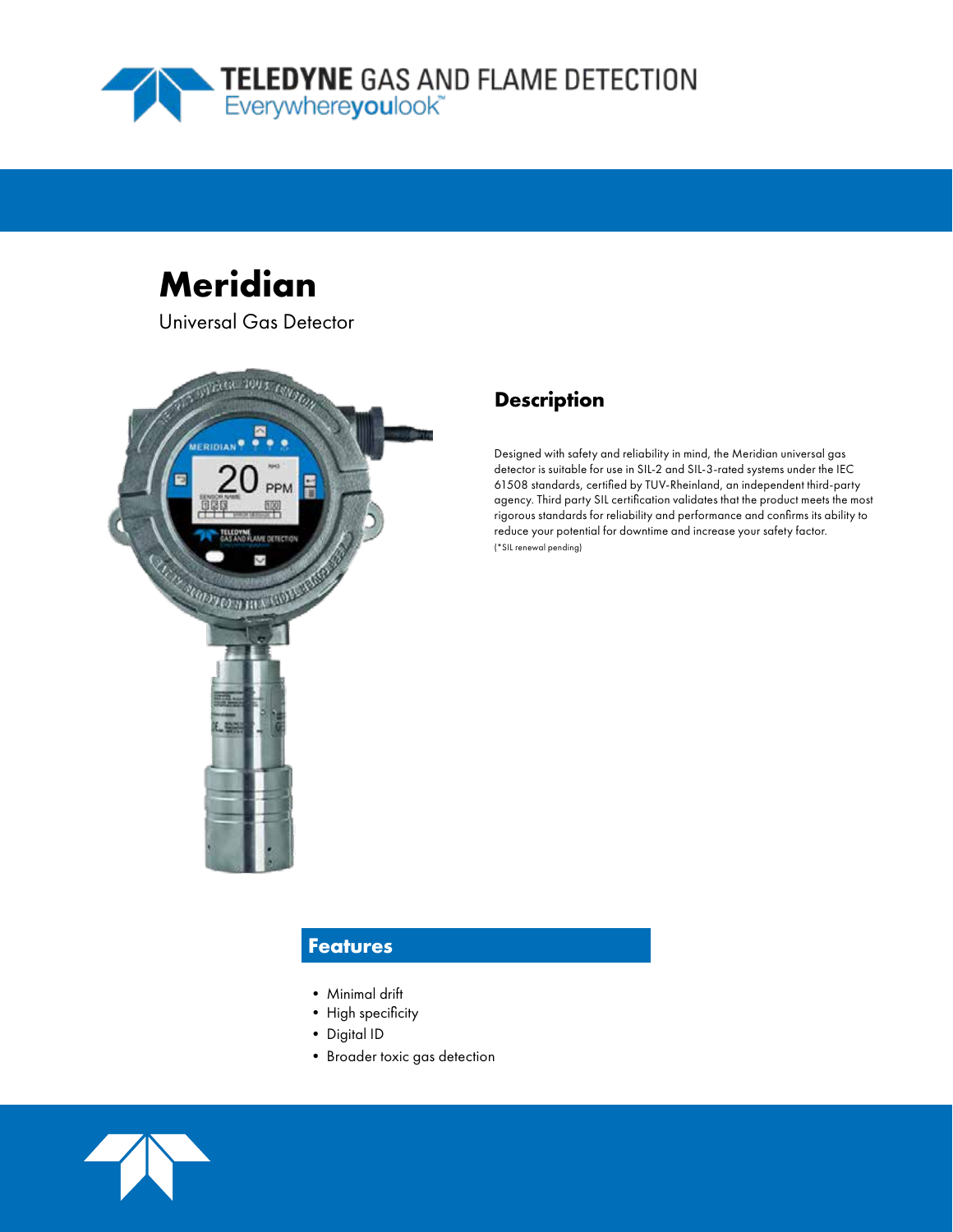## Universal Gas Detector **Meridian**

The term "universal" is frequently used in the industry to characterize gas detectors that address both toxic and combustible gases, but it is rare to find instruments that truly live up to that claim. Upon close inspection, you will find that often the only characteristic that can be called "universal" is their user interface. In other words, the instrument provides a common user interface for both combustible and toxic gas detection.

At Teledyne Gas & Flame Detection, we believe "universal" should be much more than a common user interface, and we applied this thinking to every aspect of the design of the Meridian universal gas detector. You will find that the Meridian universal gas detector is the industry's first truly universal gas detection platform.

### **Single detector head for all applications**

Whether you need an infrared or catalytic bead sensor to detect combustible gases or an electrochemical sensor for a toxic environment, the Meridian universal gas detector utilizes a single detector head to easily accept all sensor types. There is no requirement for distinct personality boards in the gas detector or different detector heads to make the instrument behave as a combustible or toxic gas detector. The Meridian gas detector accepts all sensor types in one detector. Simply attach the specific toxic or combustible sensor to the universal detector head and the Meridian gas detector will automatically determine the type of gas to be detected. Installation of the sensor is a simple plug-and-play action. At Teledyne Gas & Flame Detection, we are always looking to anticipate your future needs. We designed the Meridian gas detection platform to be future proof, allowing you to take advantage of new sensing technologies from Teledyne Gas & Flame Detection while maintaining ease of use and peace of mind.

### **Single of accessories**

The Meridian gas detector has a single set of accessories for your application needs—another merit of a truly universal gas detection platform. Because all accessories for the Meridian gas detector are designed for the universal detector head, there is no need for purchasing separate accessories for toxic and combustible applications.

### **The following accessories are available for the Meridian Transmitter:**



CALIBRATION ADAPTER: Easily attaches to the sensor housing to deliver calibration gases to the detector head.



FLOW CELL:

Allows customers to bring a gas sample to the sensor.



#### DELUGE GUARD:

Protects the sensor from heavy rain and water spray from plant wash down routines.



#### DUCT MOUNT KIT:

Allows you to remote mount sensors onto ventilation ducts to verify.



#### SENSOR SIMULATOR:

A useful commissioning and trouble-shooting tool to locally simulate gas concentration and trigger a response from the detector.



#### UNIVERSAL MOUNTING KIT:

With predefined cut outs, you can easily replace older gas detectors with the Meridian detector, making it an ideal choice for retrofit applications.



#### SUN SHIELD:

Deflects direct sunlight from the Meridian reducing glare on the display. It also helps reduce the internal temperature of the transmitter.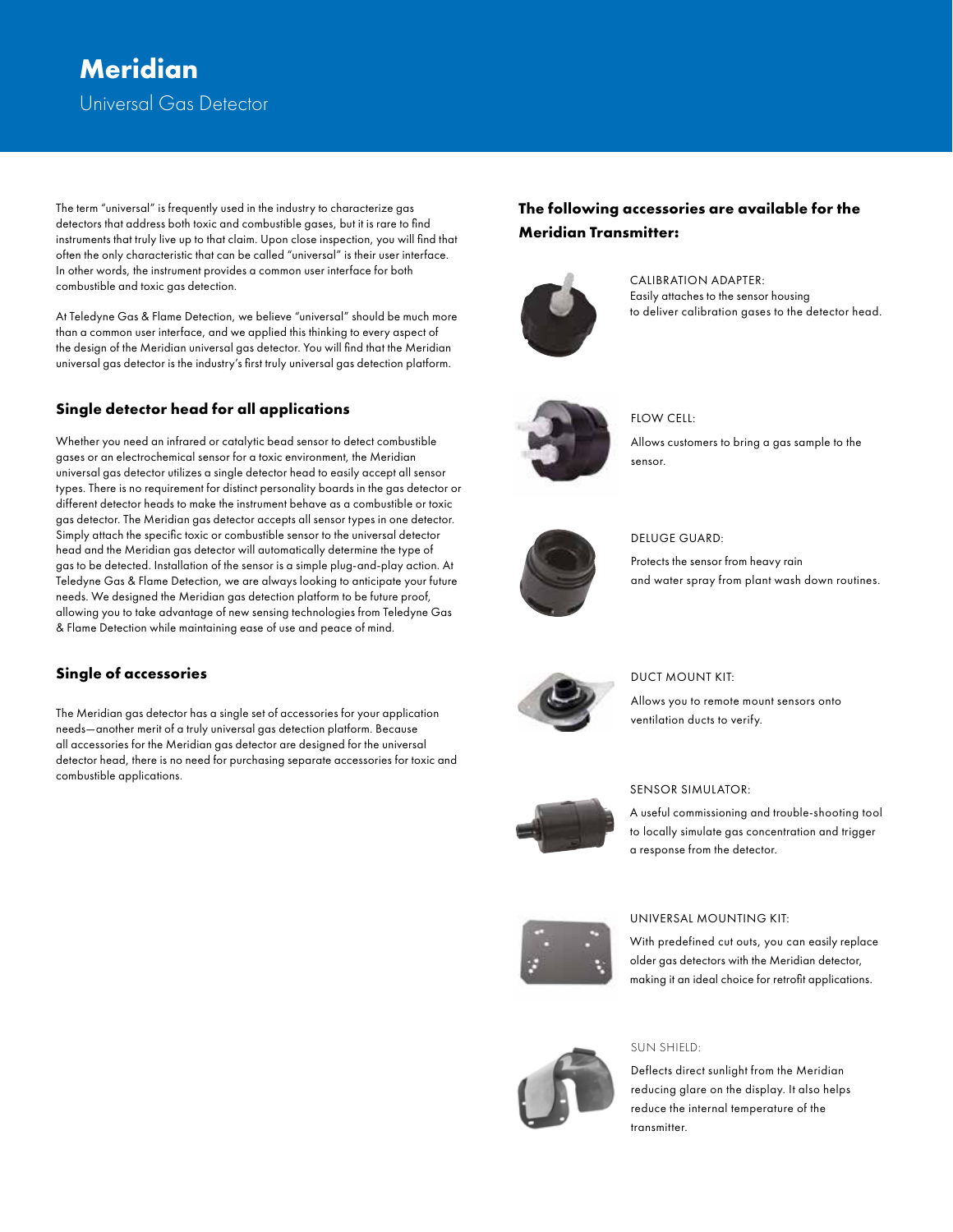## **One detector with global approvals and a plug-and-play design**



### **Safety integrity level:**

Designed with safety and reliability in mind, the Meridian universal gas detector is suitable for use in SIL-2 and SIL-3-rated systems under the IEC 61508 standards, certified by TUV-Rheinland, an independent third-party agency. Third party SIL certification validates that the product meets the most rigorous standards for reliability and performance and confirms its ability to reduce your potential for downtime and increase your safety factor.

### **Key regulatory approvals:**

 $CSA<sub>US</sub>$ ATEX IECEx INMETRO SIL-2 certified by TUV-Rheinland (\*SIL2 renewal pending)

### **Global certifications and approvals**

The Meridian gas detector is certified using the highest international standards for global use. Our goal is to offer customers one instrument that can be used across regions. So whether you procure the instrument for use in a chemical plant in North America, on an FPSO in Latin America or in an oil refinery in Europe or Asia, the instrument will have the necessary approvals required for use in that region. Unlike industry standard offerings, the Meridian gas detector is not a collection of gas detectors, each certified for use in a particular region. What makes it truly universal is that it is a single detector that has all the required approvals for global use.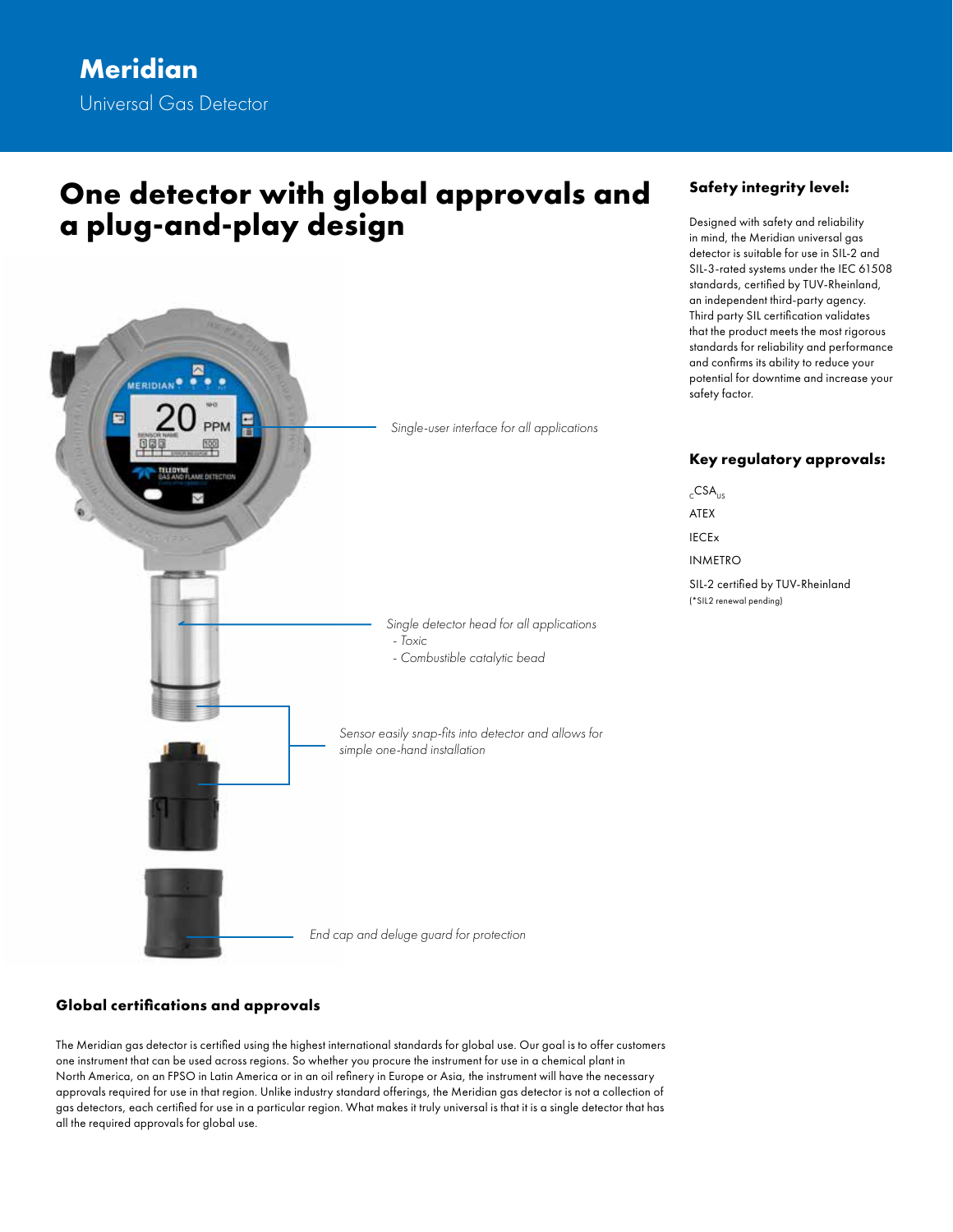## **Advancement in Sensor Technology**

At Teledyne Gas & Flame Detection, we believe in innovation with a purpose. To that end, we made a number of advancements in our sensor technology with the Meridian universal gas detector to deliver additional value to our customers and reduce their overall cost of ownership.



### **Sensor replacement without declassifying the area**

The Meridian gas detector's intrinsically safe, plug-and-play sensor design allows you to perform sensor replacements without powering down the instrument. You no longer need to declassify an area during sensor replacement. This allows you to maintain your plant production uptime and maintain a safe working environment for workers at the same time.

### **Toxic sensors offer range invariant calibration**

Sensor calibration, while absolutely necessary, can be a very challenging and timeconsuming activity. To help our customers reduce operational hazard and maintenance cost, we have designed a toxic sensor technology that is linear throughout and range agnostic. With the Meridian gas detector, you can calibrate a toxic sensor to a particular gas level and then make adjustment to the range later without having to re-calibrate the sensor to the new range.

For example, to optimize maintenance workload, you can calibrate sensors in a batch in the lab and set them to a default range. Upon installation, the range on the sensors can be adjusted to the requirements of the specific location. The range on the sensor can be readjusted anytime to the set of pre-defined ranges by the end user. This sensor design also provides flexibility in easily calibrating sensors where a specific gas range is inaccessible or unavailable. Simply calibrate the sensor with an available surrogate gas range and then readjust the sensor range to the set of predefined ranges available for that sensor.

### **Automantic sensor voltage detection and adjustment**

To minimize installation and commissioning time, the Meridian automatically detects current voltage and makes the required voltage adjustments for catalytic bead sensors without intervention from the installer. This reduces installation time and also the required tooling expertise necessary for sensor installation.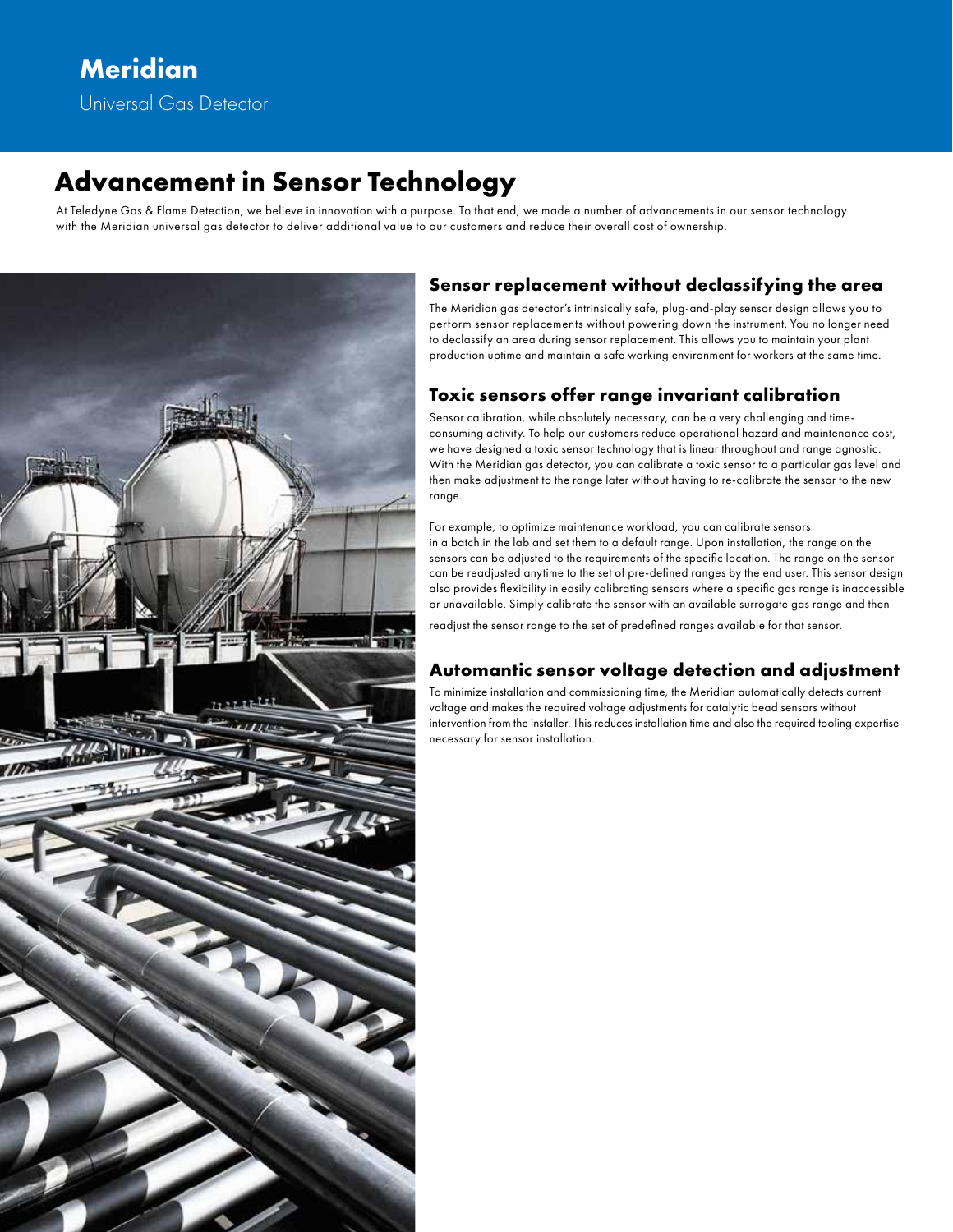## **Complete sensor range & Best-in-class sensor performance**

### **Full-range detection**

The Universal Gas Detection System detects a full range of combustible and toxic gases.

### **Combustible gases**

- Acetaldehyde
- Acetone
- Acetylene
- Ammonia
- Benzene
- Butadiene
- Butane
- Butanol
- Butyl Acetate
- Chlorobenzene
- Cyclohexane
- Decane

### **Toxic gases**

- Ammonia
- **Bromine**
- Carbon Monoxide
- **Chlorine**
- **Chlorine Dioxide**
- **Fluorine**
- Hydrogen\*
- **Hydrogen Chloride**
- Hydrogen Cyanide
- **Hydrogen Fluoride**
- Hydrogen Sulfide

*Rock Solid Sensor available for toxic gases highlighted in bold.* 

- Diethyl Ether
	-
- 
- 
- 
- 
- 
- Hexane
- Hydrogen
- Isobutane
- Isobutylene
- -
	- Chloride
	- Methyl Ethyl Ketone (MEK)
	- Octane
	-
	- Trisiloxane
- Pentane
- Propane
- Propylene
- Propylene Oxide
- Styrene
- Tetrahydrofuran
- Toluene
- Vinyl Chloride
- Xylene

### **Multiple Sensors**

The Meridian gas detector allows up to three sensors to be attached to a single instrument. Use the multi-sensor detector to:

- Monitor for toxic and combustible gases from the same detector.
- Accurately detect gases particularly difficult to detect due to cross interference from other gases.
- Reduce your overall cost per point of detection while increasing overall safety.
- Remotely mount sensors up to 100 feet from the gas detector to meet requirements of specific applications.

### **The Rock Solid Advantage: More Reliable, Accurate Detection**

- Minimal drift: Performs reliably in harsh real-world environments by significantly reducing effects of temperature and humidity.
- High specificity: Allows for much lower interference from other gases than conventional gas sensors, reducing cross interference from other gases present and reduces the likelihood of a false alarm.
- Digital ID: Provides automatic recognition when sensors are replaced, reducing the likelihood of user error during maintenance in the field.
- Broader toxic gas detection: Several ranges are available for each gas to optimize the sensor's response in the environment.
- Nitrogen Dioxide
- Oxygen • **Ozone**
- Silane
- **Sulfur Dioxide**

• Isopropanol • Methane

• Isopentane

- Methanol
- Methyl Chloride
- Methylene

• Octamethyl

- Ethane • Ethanol • Ethyl Acetate
- Ethylbenzene
- Ethylene
- Ethylene Oxide
- Heptane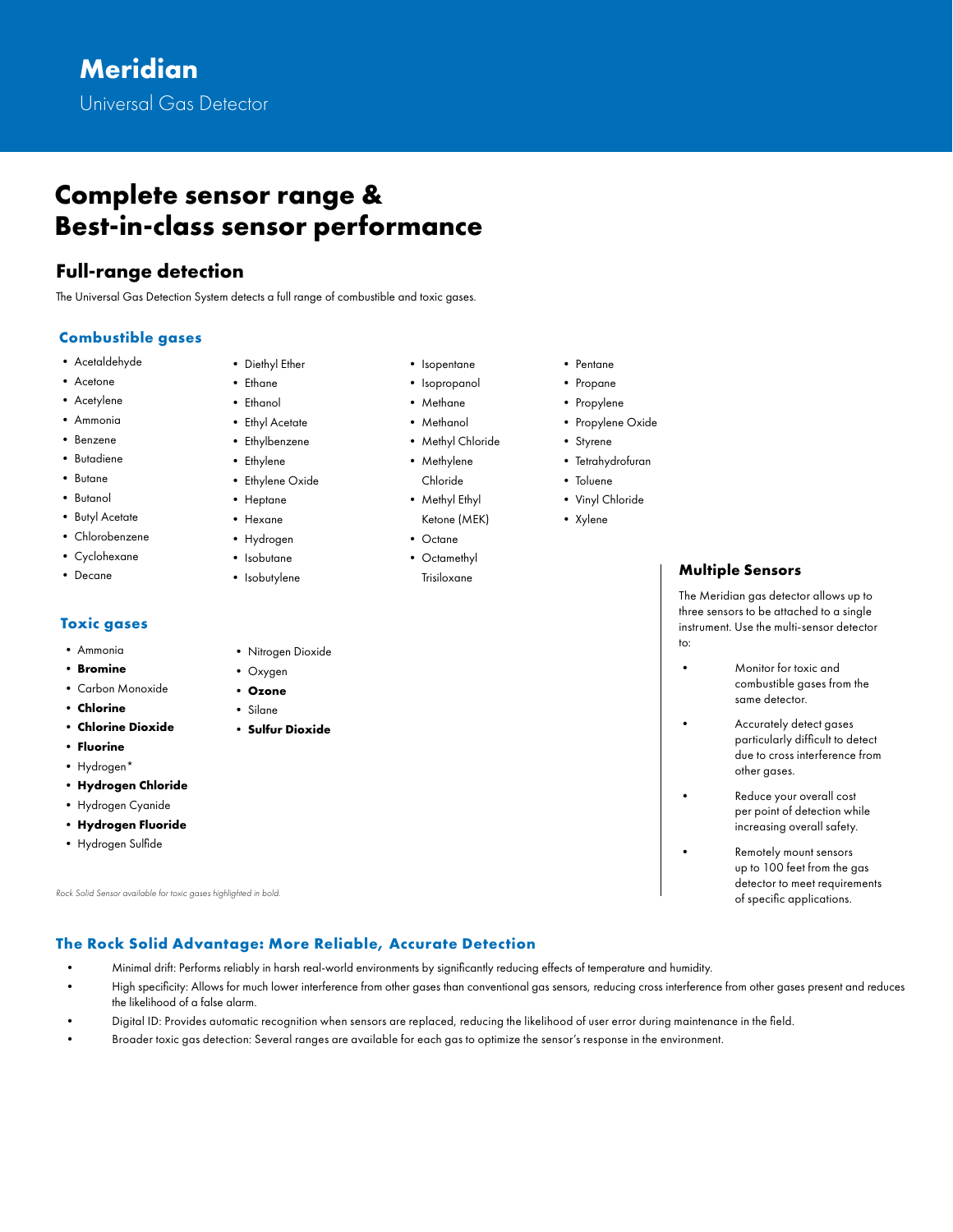## Universal Gas Detector **Meridian**



## **The right choice for your Gas Detection application**

### **Making the best decision for today**

One product for toxic and combustible applications with global approvals

- Reduces inventory costs
- Reduces training costs
- Simplifies installation

Easy to install, commission and train your instrumentation workers

- Reduces start-up time
- Reduces labor associated with initial installation
- Reduces risk for installer error

Rock Solid sensing technology offers accurate and reliable detection

- Reduces the impact of environmental factors
- Improves safety factor of the facility

Advanced communication protocols offer detailed diagnostics data allowing for proactive maintenance and a safer environment

- Offers flexibility in developing your gas detection system through industry standard communication protocols
- Increases safety by allowing improved access to real-time information on the detector status and environment
- Incorporation of a SIL-2-rated device into your facilities' operation for industry validated best-in-class performance (\*SIL2 renewal pending)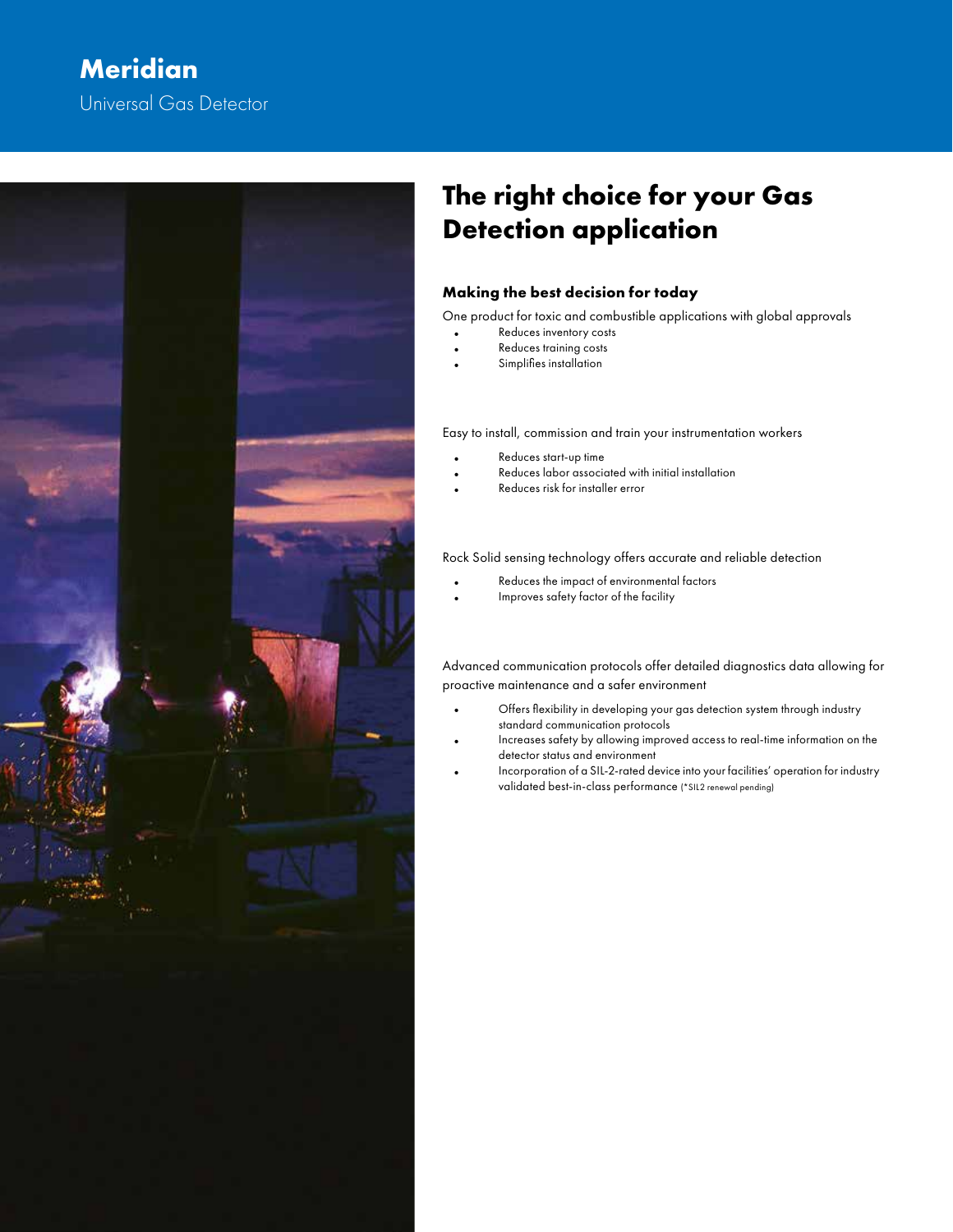### **Making the best decision for tomorrow**

Ability to incorporate new sensing technology in the future

• Future proof plug-and-play design allows all future sensing technologies from Teledyne to easily integrate into the Meridian gas detector

Ability to seamlessly incorporate new communication protocols

• Stay current on industry trends and take advantage of new industry standard communications protocols as they become available on the Meridian gas detection platform—another example of future proof design

Reduce maintenance time and cost associated with sensor calibration

- Innovative sensor design allows for bench calibration and range invariant calibration for toxic sensor, which optimize ongoing maintenance workloads and offer significant cost savings
- Teledyne gas & Flame Detection Global Service Network and warranty system

Reduce cost, waste and environmental impact with an environment-friendly sensor design

• Commit to green technology initiatives and environmental stewardship

### **Communication Protocols:**

Designed for global use, the Meridian universal gas detector supports industry standard protocols for integration into any industrial network. Support for digital protocols allows for advanced diagnostics data to be available, making it possible to take proactive measures to maintain a safe environment and lowering your overall cost of ownership.

• Standard, wired protocols  $0, 4-20$  mA ° Modbus • Optional protocols o WiredHART